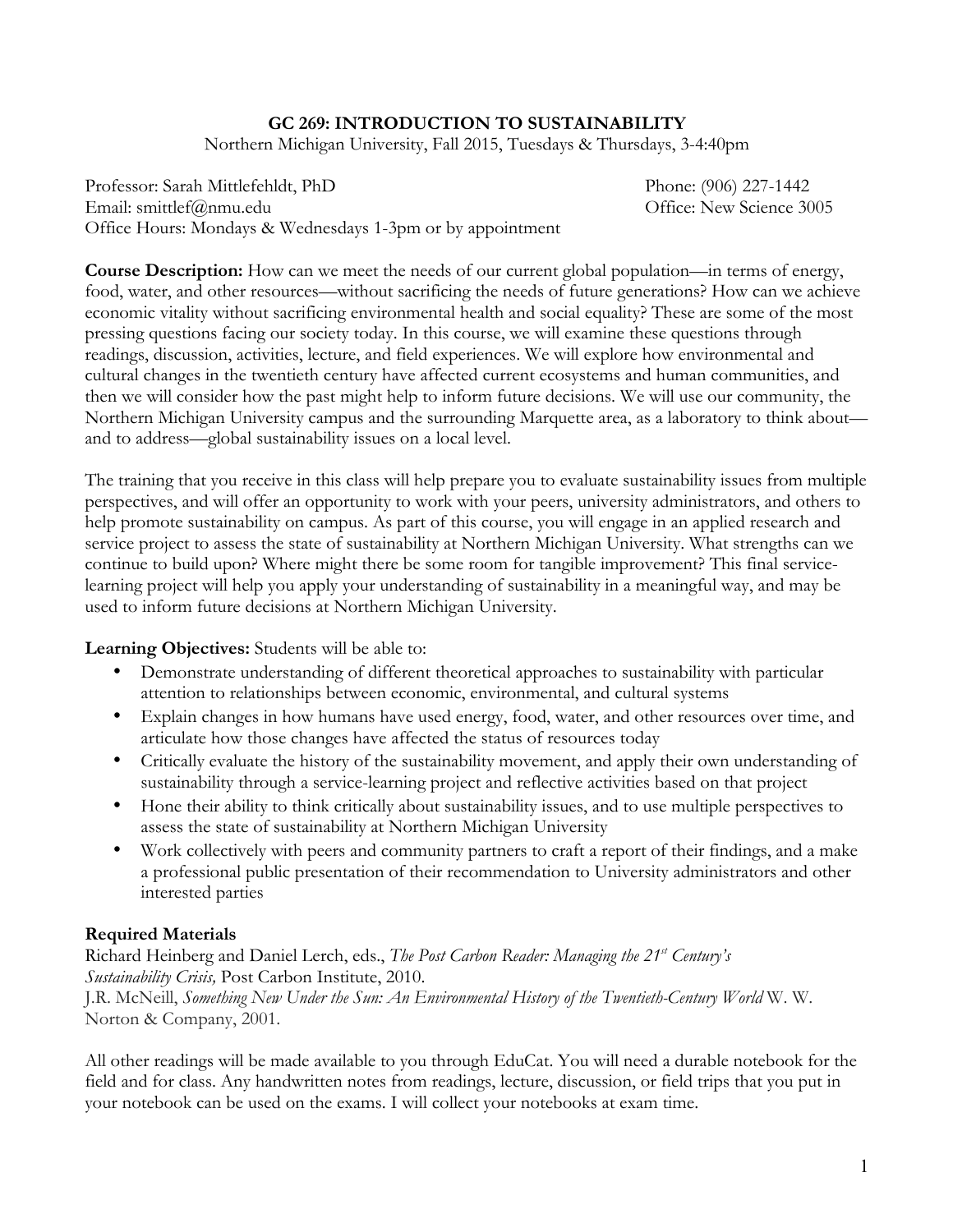#### **ASSIGNMENTS**

*Attendance:* We only learn when we are present—mentally and physically. Attendance is required for all classes, and you need to come to class prepared to engage in conversation with your peers. If you have a medical or family emergency, it is your responsibility to notify me as soon as possible, and to make up any work you miss.

*Participation:* Community-building is a primary theme in this course—not only in terms of content, but in the classroom dynamics that I believe are important to facilitate deep learning. Therefore, participation in class discussion constitutes a significant portion of your grade. We all have different strengths as communicators—some of us feel more comfortable speaking in front of others, some people are better listeners. My aim is to help students develop effective communication skills both as listeners and talkers throughout the semester.

*Response Papers:* Students will submit eleven response papers throughout the semester. These papers should be about 500 words or about 2 double-spaced pages. These essays will demonstrate to me that you have read the assigned readings and have a deep understanding of course material. Some of the response papers ask you to make connections between ideas from the readings and our experiences in the field. Please see the handout "Response Paper Prompts" for detailed explanation of what you should write about for each paper. The response papers are due in class on the day written in the syllabus. Throughout the semester, you will get one free-be response paper. This means that you can miss one paper and I will substitute the highest grade from your other papers to count for the missed assignment. Please save all Response Papers as YourLastName\_RP#. For example, for Response Paper 1, I would save the file as Mittlefehldt\_RP1.

*Exams:* Students will take two exams in this course: a midterm and a final. The midterm exam will assess students' mastery of material covered in Part I: What is Sustainability? and Part II: Climate Change, Energy & Natural Resources. The final exam will have two parts. The first part of the final will focus primarily on Part III: Food & Farms and Part IV: Waste & Consumption. The second part will be a take-home essay that asks you to integrate information from throughout the semester and to reflect on your experience with the service-learning project. The final exam will be held on Tuesday, Dec.  $8<sup>th</sup>$ , 2015 from 2:00-3:50 p.m. The exams will ask you to synthesize concepts covered in class, and to apply theories to different scenarios. Students are encouraged to form study groups throughout the semester to help prepare for exams. Any information from this class—from field trips, lectures, discussions, etc.—is fair game for exam questions. YOU MAY USE YOUR NOTEBOOK ON EXAMS, BUT NO PRINTED MATERIAL OR LABTOPS. The purpose of this policy is to incentivize note-taking in all parts of the course.

*Sustainability @NMU:* Students will have an opportunity to put their knowledge into action through a service-learning project that aims to help tell the story of sustainability at Northern Michigan University. We will work with university administrators and organizations on campus to assess the status of sustainability on campus. Students will work in small groups to perform research and present recommendations to the University on sustainability-related issues. These issues may include finding effective locations for recycling pods on campus, surveying traffic at water fountains in Jamrich Hall, or researching the pros and cons of having President Erickson sign the American College & University Presidents' Climate Commitment. We will discuss the details of this project in class, and I will solicit more research ideas from all of you. To inform this project, students are strongly encouraged to join me in traveling to the annual meeting of the Association of Advancement of Sustainability in Higher Education (AASHE). This year's meetings will be held at the Convention Center in Minneapolis, MN from Oct. 24<sup>th</sup>-27<sup>th</sup>. Again, we will spend more time in class discussing both the class project and the trip to this national conference.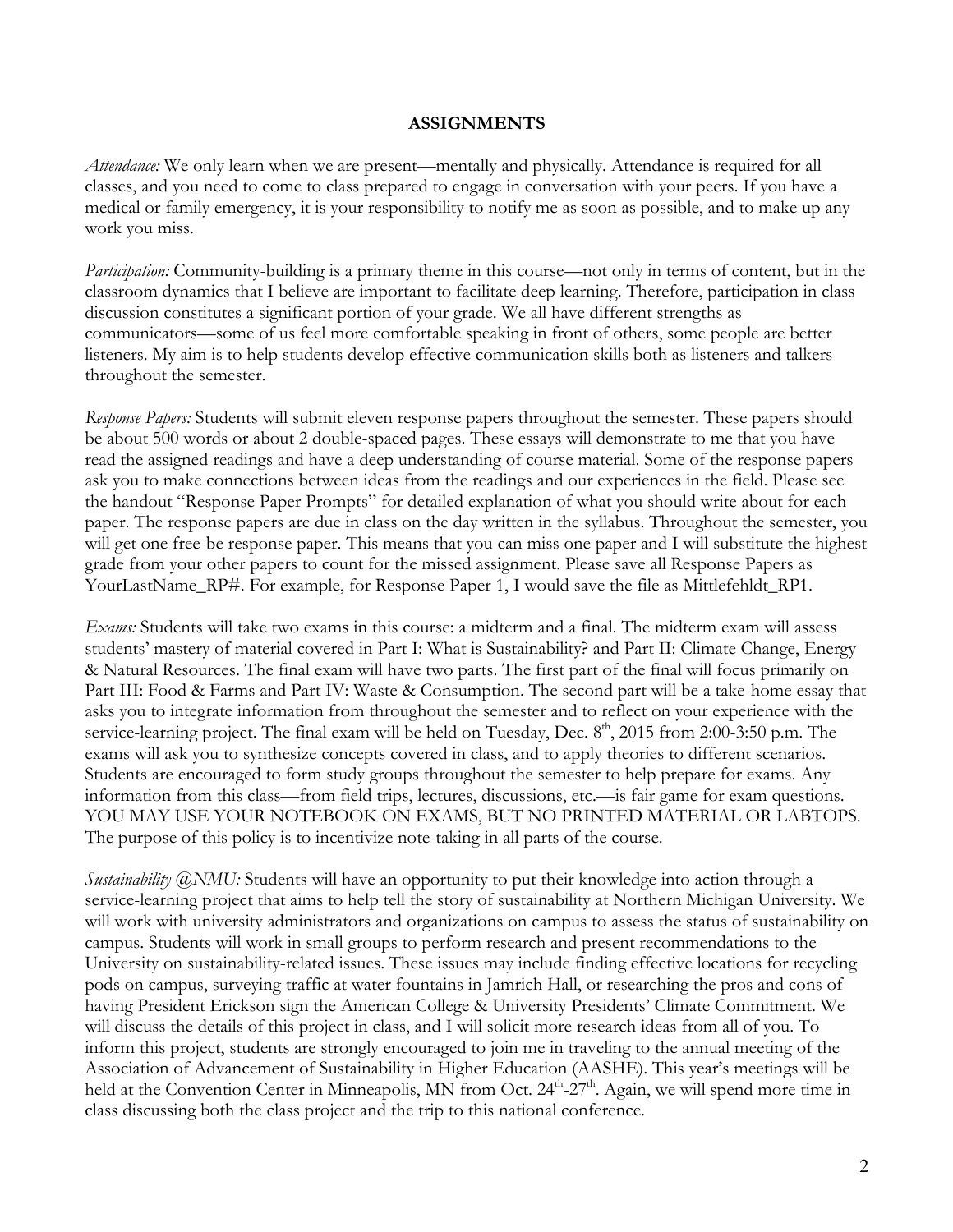### **GRADE BREAKDOWN**

| Participation & Discussion                                   | 10% |  |
|--------------------------------------------------------------|-----|--|
| Formal Response Papers (11, but only top 10 will be counted) | 30% |  |
| Exams                                                        | 30% |  |
| Midterm (on Part I&II): 10%                                  |     |  |
| Final Part 1 (on Part III&IV): 10%                           |     |  |
| Final Part 2 (Reflective Essay): 10%                         |     |  |
| Research Project (Sustainability@NMU)                        | 30% |  |
| Group Presentation-10%                                       |     |  |
| Final Group Report—20%                                       |     |  |
| <b>Total: 100%</b>                                           |     |  |

# **COURSE POLICIES**

- 1. I expect that all homework intended for evaluation will be professionally presented. Any work done outside the class period should be typed and free from spelling and grammar errors. All written assignments must be double-spaced with 12-point font. Always proofread and spellcheck your documents. As with all college writing, you will be assessed on the strength and clarity of your writing, the organization of your analysis, and the basic mechanics of your prose. Students should use the MLA or Chicago Manual of Style for formatting and grammar.
- 2. Assignments are due at 3pm on the day they are listed in the syllabus. For each day that an assignment is turned in late (emailed to me after 3pm), I will automatically deduct a letter grade. It is in your best interest to turn things in on time, as work will build up if you neglect it. If you encounter extraordinary circumstances such as a death in the family, contact me as soon as they arise and we will work out a solution.
- 3. Portable music players are prohibited in class at all times. Also, silence your cell phones prior to class, and be sure to use the restroom before exams so you don't have to get up in the middle of class. If you are texting in class, I will most likely ask you to leave. This will affect your participation grade. If the use of laptops becomes problematic, I may ask you to leave your computers at home.
- 4. Plagiarism is an unfortunately common form of academic dishonesty and will not be tolerated in this course. Please see the university catalog for a detailed explanation of plagiarism, and penalties for academic dishonesty at Northern Michigan University. If you didn't say it or think it, cite the source of the idea. Any student who submits plagiarized work or is caught cheating on exams will receive an "F" for the entire class.
- 5. If you have a need for disability-related accommodations or services, please inform the Coordinator of Disability Services in the Dean of Students Office at 2001 C. B. Hedgcock Building (227-1700 or disserv@nmu.edu). Reasonable and effective accommodations and services will be provided to students if requests are made in a timely manner, with appropriate documentation, in accordance with federal, state, and University guidelines.
- 6. If you have a nut or soy allergy, please let me know before our field trip to the Marquette Food Co-Op. Otherwise, if you play your cards right, there may be tasty vittles there to sample.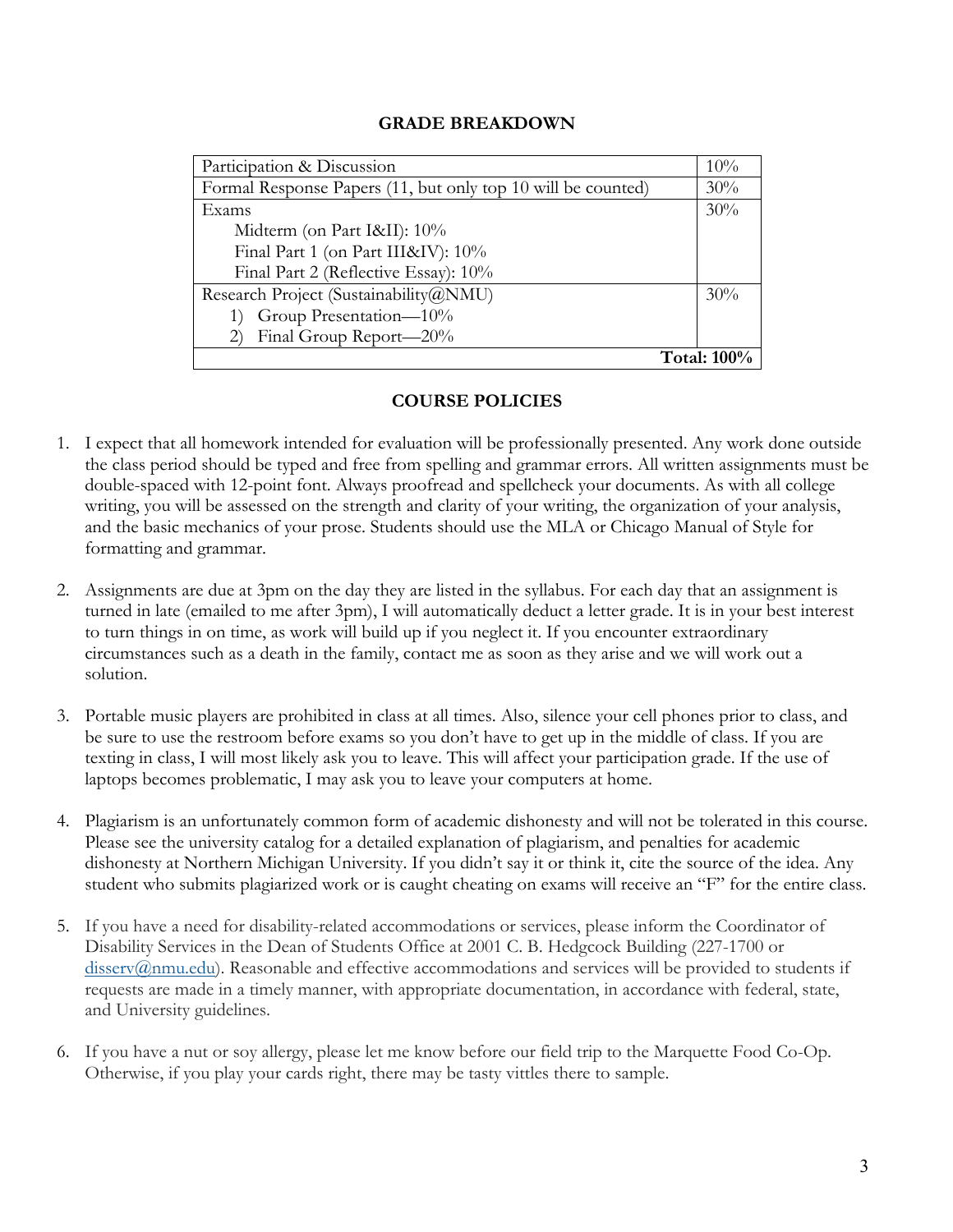|                                                     | Topic                                    | Reading                                                                       | Due              |  |  |
|-----------------------------------------------------|------------------------------------------|-------------------------------------------------------------------------------|------------------|--|--|
| PART I: What is Sustainability?                     |                                          |                                                                               |                  |  |  |
| <b>Tues 8.25</b>                                    | Introductions                            | 1) Oliver, "Summer Day"                                                       |                  |  |  |
| Thur 8.27                                           | What is Sustainability?                  | 1) Meadows, Limits to Growth, Intro & Commentary                              | RRP 1            |  |  |
|                                                     |                                          | 2) Heiberg, "Beyond Limits to Growth"                                         |                  |  |  |
|                                                     |                                          | 3) Heiberg, "What is Sustainability," PCR, pp. 3-24                           |                  |  |  |
| PART II: Climate Change, Energy & Natural Resources |                                          |                                                                               |                  |  |  |
| Tues 9.1                                            | Climate Change & Sustainability          | 1) McKibben, "A New World," PCR, pp.43-52                                     | RRP <sub>2</sub> |  |  |
|                                                     |                                          | 2) Douthwaite, "International Response to Climate                             |                  |  |  |
|                                                     |                                          | Change," PCR, pp.53-62                                                        |                  |  |  |
|                                                     |                                          | 3) Gore, Kyoto Speech                                                         |                  |  |  |
| Thur 9.3                                            | Human Health & Global                    | 1) Parker & Schwartz, "Human Health & Well-Being in                           | RRP 3            |  |  |
|                                                     | Environmental Change                     | an Era of Energy Scarcity & Climate Change," PCR,                             |                  |  |  |
|                                                     |                                          | pp.385-405                                                                    |                  |  |  |
|                                                     |                                          | 2) McMichael, "Globalization, Climate Change, and                             |                  |  |  |
|                                                     |                                          | Human Health"                                                                 |                  |  |  |
| <b>Tues 9.8</b>                                     | The Making & Remaking of our             | 1) McNeill, "Fuels, Tools, & Economics"                                       | RRP 4            |  |  |
|                                                     | Fossil Fuel Economy                      | 2) Whipple, "Peak Oil and the Great Recession," PCR,                          |                  |  |  |
|                                                     |                                          | pp.245-255                                                                    |                  |  |  |
| Thur 9.10                                           | Field trip: Ripley Biomass Plant,        | 1) Fridley, "Nine Challenges of Alternative Energy,"                          |                  |  |  |
|                                                     | Kathy Richards, Associate VP             | PCR, pp.227-246                                                               |                  |  |  |
|                                                     | Engineering/Planning Facilities, NMU     | 2) Tenenbaum, "Harvesting the Potential of Biomass"                           |                  |  |  |
|                                                     |                                          | 3) Pimentel, "Environmental and Social Costs of                               |                  |  |  |
|                                                     |                                          | Biomass Energy"                                                               | FRRP 5           |  |  |
| <b>Tues 9.15</b>                                    | Energy & Environmental Justice           | 1) Shrader-Frechette, "Renewable Technologies and                             |                  |  |  |
|                                                     |                                          | Environmental Injustice"<br>2) Mittlefehldt, "EJ & Biomass Energy in Vermont" |                  |  |  |
| Thur 9.17                                           | Field trip: Wind-Powered Home, Sam       | 1) Lu, "Global Potential for Wind-Generated                                   |                  |  |  |
|                                                     | Simonetta, Lean Clean Energy (tentative) | Electricity"                                                                  |                  |  |  |
|                                                     |                                          | 2) Centre for Sustainable Energy, "Common Concerns                            |                  |  |  |
|                                                     |                                          | about Wind"                                                                   |                  |  |  |
| <b>Tues 9.22</b>                                    | Michigan's Energy Past, Present, &       | 1) Union of Concerned Scientists, "Charting Michigan's                        |                  |  |  |
|                                                     | Future                                   | Renewable Energy Future"                                                      |                  |  |  |
|                                                     | Guest: Michael Larson, Michigan Energy   |                                                                               |                  |  |  |
|                                                     | Options                                  |                                                                               |                  |  |  |
| Thur 9.24                                           | Field trip: Hydropower Plant, Erik       | 1) Christensen, "Hydropower: A Step Toward Energy                             | FRRP 6           |  |  |
|                                                     | Booth, Marquette Board of Light &        | Independence"                                                                 |                  |  |  |
|                                                     | Power                                    | 2) Johansen, "Is Hydropower an Endangered Species?"                           |                  |  |  |
| <b>Tues 9.29</b>                                    | The Paradox of Local Power & the         | 1) Berlik, "The Illusion of Preservation"                                     | FRRP 7           |  |  |
|                                                     | Challenges of Renewables                 |                                                                               |                  |  |  |
| Thur 10.1                                           |                                          | Exam on Parts I & II                                                          |                  |  |  |
|                                                     |                                          | PART III: Food & Farms                                                        |                  |  |  |
| <b>Tues 10.6</b>                                    | Eating Energy: The Rise of Fossil        | 1) McNeill, "Land Use and Agriculture"                                        |                  |  |  |
|                                                     | Fuel-based Agriculture                   | 2) Jackson, "Tackling the Oldest Environmental                                |                  |  |  |
|                                                     |                                          | Problem,"' PCR, pp. 128-139                                                   |                  |  |  |
| Thur 10.8                                           | <b>Exploring Local Food Systems</b>      | 1) USDA, "Local Food Systems," 1-34                                           |                  |  |  |
| Tues 10.13                                          | Field trip: Seeds and Spores Farm        | 1) USDA, "Local Food Systems," 35-52                                          | FRRP 8           |  |  |
| Thur 10.15                                          | Field trip: Marquette Food Co-op with    | 1) Allen, "Growing Community Food Systems," PCR,                              |                  |  |  |
|                                                     | Abbey Palmer                             | pp.140-150                                                                    |                  |  |  |
|                                                     |                                          | 2) Bomford, "Getting Fossil Fuels off the Plate," PCR,                        |                  |  |  |
|                                                     |                                          | pp.119-127                                                                    |                  |  |  |
| Tues 10.20                                          | Politics on our Plates: From             | 1) Gottlieb, "The Politics of Food"                                           |                  |  |  |
|                                                     | Organic Ag to Food Insecurity            |                                                                               |                  |  |  |
| Thur 10.22                                          | Field trip: Hoop House w/ Abbey Palmer   | 1) Cohen, "Don't Mono-crop the Movement"                                      | FRRP 9           |  |  |